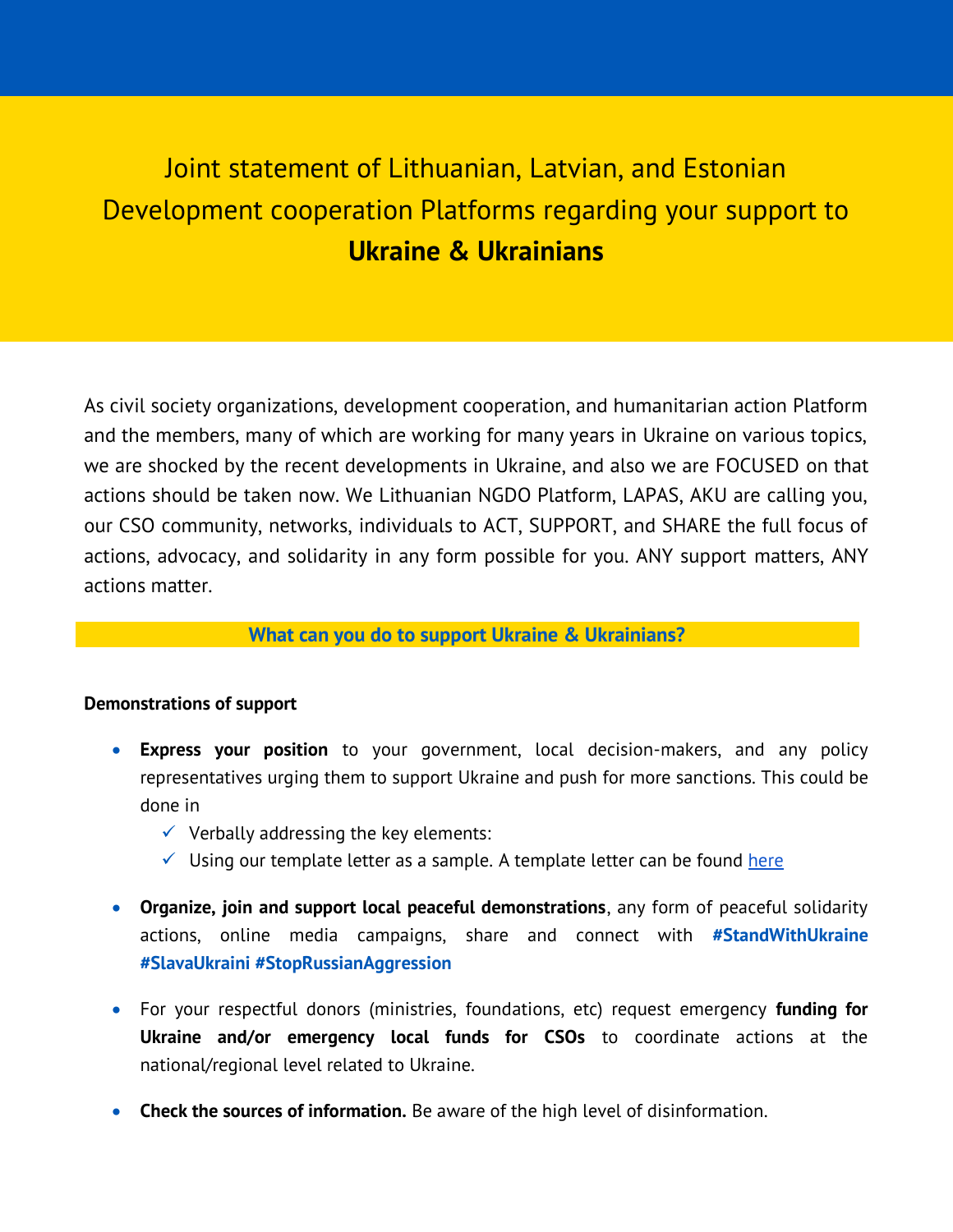## **We recommend:**

[Ukrainian MFA a](https://ukraine.ua/news/stand-with-ukraine/?fbclid=IwAR0M8CDOyVsi3_XFzYCkYsjAJZQOY0TWueDUIiO8_OV8CbBQrQIVf4r2j94)nd English-language outlets [The Kyiv Independent](https://ukrainianinstitute.us3.list-manage.com/track/click?u=90027925fbb0a265d44f4d1f6&id=fb4b3ba26a&e=40c896f876) and [The New Voice of](https://ukrainianinstitute.us3.list-manage.com/track/click?u=90027925fbb0a265d44f4d1f6&id=c816a8778a&e=40c896f876)  [Ukraine.](https://ukrainianinstitute.us3.list-manage.com/track/click?u=90027925fbb0a265d44f4d1f6&id=c816a8778a&e=40c896f876)

- Encourage, launch, support the volunteering. Launch the database if your country hasn't yet received Ukrainian fleeing the war, reach out to your national/local Ukrainian community - find them, volunteer to support emotionally and in any other way of your ability.
- Find or launch the support call in assisting people fleeing war in logistics, shelter, necessities.
- Encourage your municipality and local authorities to launch specific info email on supportUkraine $\omega$  to coordinate the needs and information in their abilities.
- National Red Cross, Malteser, Caritas, Save the Children, Foodbank, Unicef societies find them, check the ways to contribute and help.
- **Donate** (The funds donated directly or to either of these organizations will be used for logistical and medical support.)
	- $\checkmark$  [Russia-Ukraine War:](https://ukrainewar.carrd.co/) Info and ways to help information and ways to help
	- **Ministry of Defense of Ukraine - [Donation for the logistic and medical support](https://ukraine.ua/news/support-the-armed-forces-of-ukraine/?fbclid=IwAR1dZgmKLYYJ2_7HgN96hfR3ECk1YgikPbeVfeTkNXSLWQmlfy4jN9vPxRo)  [of the Armed Forces of Ukraine](https://ukraine.ua/news/support-the-armed-forces-of-ukraine/?fbclid=IwAR1dZgmKLYYJ2_7HgN96hfR3ECk1YgikPbeVfeTkNXSLWQmlfy4jN9vPxRo)**
	- $\checkmark$  . Come Back Alive " support for the army, fight against disinformation. Various options are found on the site.
	- $\checkmark$  ["Army SOS"](https://armysos.com.ua/en/help-the-army) charity fund.
	- $\checkmark$  [The National Bank of Ukraine h](https://bank.gov.ua/ua/news/all/natsionalniy-bank-vidkriv-spetsrahunok-dlya-zboru-koshtiv-na-potrebi-armiyi?fbclid=IwAR1cl0BuJenLz9erAYEuwiWBXIjoHzUoLtOWEFuJshwjnoByDEUAjGeRW4w)as opened a special account to raise funds for the Ukrainian Army. Anyone from any country can donate.

For donations in EUR: SWIFT Code NBU: NBUA UA UX DEUTSCHE BUNDESBANK, Frankfurt SWIFT Code: MARKDEFF Account: 5040040066 IBAN DE05504000005040040066